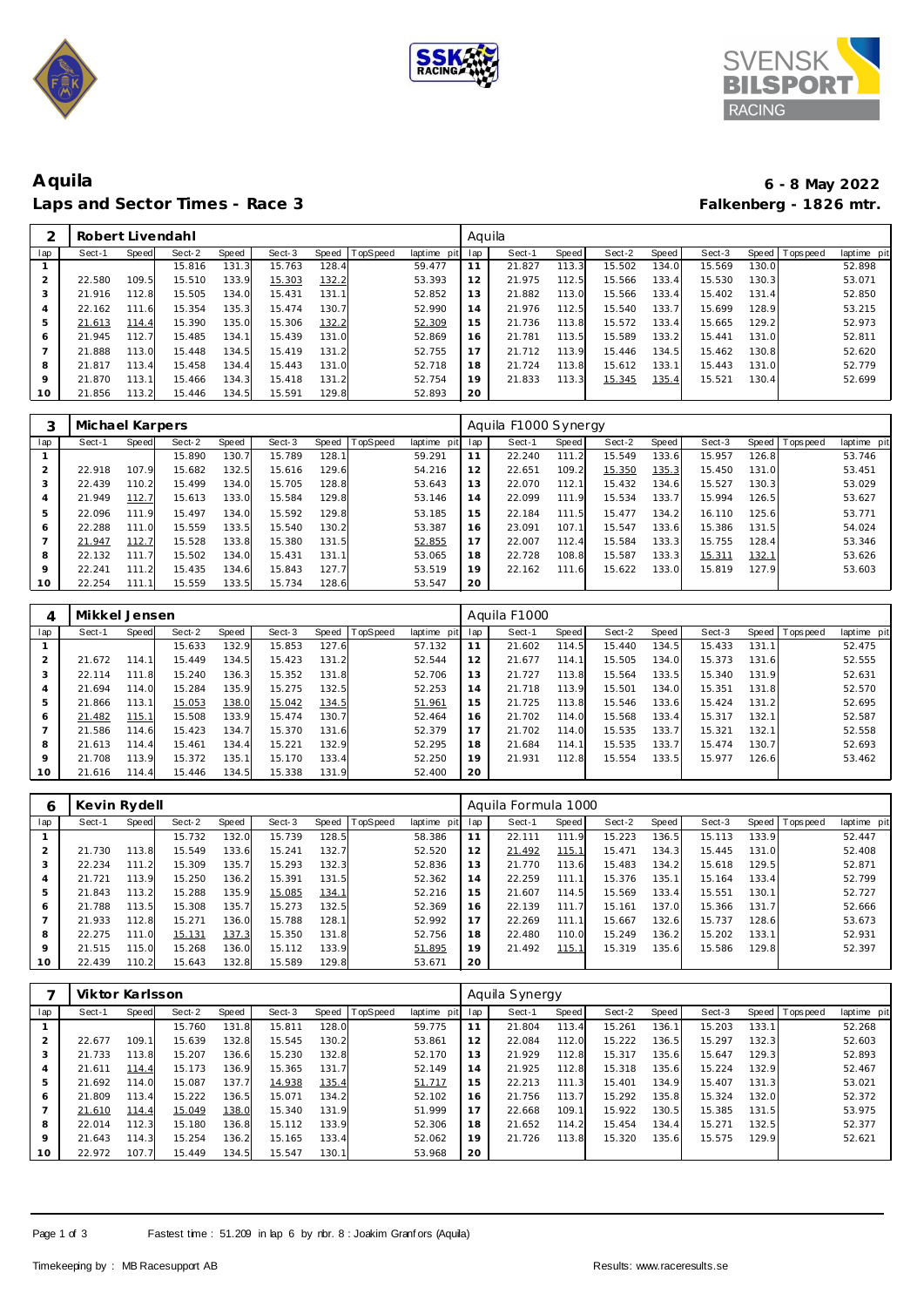





## **Aquila 6 - 8 May 2022** Laps and Sector Times - Race 3

| 8              | Joakim Granfors |       |        |       |        |       |          |             | Aquila |        |       |        |       |        |       |                   |             |
|----------------|-----------------|-------|--------|-------|--------|-------|----------|-------------|--------|--------|-------|--------|-------|--------|-------|-------------------|-------------|
| lap            | Sect-1          | Speed | Sect-2 | Speed | Sect-3 | Speed | TopSpeed | laptime pit | lap    | Sect-1 | Speed | Sect-2 | Speed | Sect-3 |       | Speed   Tops peed | laptime pit |
|                |                 |       | 15.366 | 135.2 | 15.255 | 132.6 |          | 55.563      | 11     | 21.746 | 113.7 | 15.155 | 137.1 | 14.952 | 135.3 |                   | 51.853      |
| $\overline{2}$ | 21.299          | 116.1 | 15.246 | 136.2 | 15.076 | 134.2 |          | 51.621      | 12     | 21.777 | 113.6 | 15.054 | 138.0 | 15.131 | 133.7 |                   | 51.962      |
| 3              | 21.376          | 115.7 | 15.390 | 135.0 | 15.332 | 132.0 |          | 52.098      | 13     | 22.559 | 109.6 | 15.700 | 132.3 | 15.386 | 131.5 |                   | 53.645      |
| 4              | 21.201          | 116.7 | 15.429 | 134.6 | 15.186 | 133.2 |          | 51.816      | 14     | 21.642 | 114.3 | 15.101 | 137.6 | 15.278 | 132.4 |                   | 52.021      |
| 5              | 21.174          | 116.8 | 15.305 | 135.7 | 15.002 | 134.9 |          | 51.481      | 15     | 22.034 | 112.2 | 15.228 | 136.4 | 15.059 | 134.4 |                   | 52.321      |
| 6              | 21.101          | 117.2 | 15.162 | 137.0 | 14.946 | 135.4 |          | 51.209      | 16     | 22.187 | 111.5 | 15.396 | 134.9 | 15.361 | 131.7 |                   | 52.944      |
|                | 21.757          | 113.7 | 15.221 | 136.5 | 15.029 | 134.6 |          | 52.007      | 17     | 22.337 | 110.7 | 15.104 | 137.5 | 14.881 | 136.0 |                   | 52.322      |
| 8              | 21.328          | 116.0 | 15.114 | 137.4 | 15.116 | 133.8 |          | 51.558      | 18     | 21.972 | 112.6 | 15.588 | 133.3 | 15.510 | 130.4 |                   | 53.070      |
| 9              | 22.314          | 110.8 | 15.119 | 137.4 | 15.168 | 133.4 |          | 52.601      | 19     | 21.781 | 113.5 | 15.216 | 136.5 | 15.703 | 128.8 |                   | 52.700      |
| 10             | 22.090          | 112.0 | 15.049 | 138.0 | 14.952 | 135.3 |          | 52.091      | 20     |        |       |        |       |        |       |                   |             |
|                |                 |       |        |       |        |       |          |             |        |        |       |        |       |        |       |                   |             |

| Q   | Kevin Suenson |       |        |       |        |       |          |                |     | Aquila F1000 |       |        |       |        |       |                |             |
|-----|---------------|-------|--------|-------|--------|-------|----------|----------------|-----|--------------|-------|--------|-------|--------|-------|----------------|-------------|
| lap | Sect-1        | Speed | Sect-2 | Speed | Sect-3 | Speed | TopSpeed | laptime<br>pit | lap | Sect-1       | Speed | Sect-2 | Speed | Sect-3 |       | Speed Topspeed | laptime pit |
|     |               |       | 15.324 | 135.6 | 15.318 | 132.1 |          | 54.444         | 11  | 21.413       | 115.5 | 15.344 | 135.4 | 15.180 | 133.3 |                | 51.937      |
|     | 21.307        | 116.1 | 15.189 | 136.8 | 15.029 | 134.6 |          | 51.525         | 12  | 21.854       | 113.2 | 15.130 | 137.3 | 15.447 | 131.0 |                | 52.431      |
| 3   | 21.433        | 115.4 | 15.220 | 136.5 | 15.262 | 132.6 |          | 51.915         | 13  | 22.339       | 110.7 | 15.794 | 131.5 | 15.492 | 130.6 |                | 53.625      |
| 4   | 21.385        | 115.7 | 15.274 | 136.0 | 15.087 | 134.1 |          | 51.746         | 14  | 21.699       | 114.0 | 15.038 | 138.  | 15.298 | 132.3 |                | 52.035      |
| 5   | 21.383        | 115.7 | 15.267 | 136.1 | 15.162 | 133.4 |          | 51.812         | 15  | 21.971       | 112.6 | 15.377 | 135.1 | 15.022 | 134.7 |                | 52.370      |
| 6   | 21.387        | 115.6 | 15.275 | 136.0 | 15.177 | 133.3 |          | 51.839         | 16  | 22.166       | 111.6 | 15.337 | 135.4 | 15.341 | 131.9 |                | 52.844      |
|     | 21.347        | 115.9 | 15.324 | 135.6 | 15.040 | 134.5 |          | 51.711         | 17  | 21.301       | 116.1 | 15.506 | 134.0 | 15.190 | 133.2 |                | 51.997      |
| 8   | 21.352        | 115.8 | 15.258 | 136.1 | 15.536 | 130.2 |          | 52.146         | 18  | 22.099       | 111.9 | 15.619 | 133.0 | 15.307 | 132.2 |                | 53.025      |
| 9   | 22.022        | 112.3 | 15.314 | 135.6 | 15.060 | 134.3 |          | 52.396         | 19  | 21.724       | 113.8 | 15.560 | 133.5 | 15.734 | 128.6 |                | 53.018      |
| 10  | 21.623        | 114.4 | 15.301 | 135.8 | 15.148 | 133.6 |          | 52.072         | 20  |              |       |        |       |        |       |                |             |

| 14      |        |       | Andreas Skatteboe |       |        |       |          |                |     | Aquila Formula 1000 |       |        |         |        |       |                 |             |
|---------|--------|-------|-------------------|-------|--------|-------|----------|----------------|-----|---------------------|-------|--------|---------|--------|-------|-----------------|-------------|
| lap     | Sect-1 | Speed | Sect-2            | Speed | Sect-3 | Speed | TopSpeed | laptime<br>pit | lap | Sect-1              | Speed | Sect-2 | Speed ! | Sect-3 |       | Speed Tops peed | laptime pit |
|         |        |       | 15.275            | 136.0 | 15.132 | 133.7 |          | 54.904         | 11  | 21.730              | 113.8 | 15.161 | 137.0   | 15.076 | 134.2 |                 | 51.967      |
| 2       | 21.316 | 116.0 | 15.100            | 137.6 | 14.836 | 136.4 |          | 51.252         | 12  | 21.434              | 115.4 | 15.372 | 135.1   | 15.297 | 132.3 |                 | 52.103      |
| 3       | 21.518 | 114.9 | 15.064            | 137.9 | 15.303 | 132.2 |          | 51.885         | 13  | 22.238              | 111.2 | 15.636 | 132.8   | 15.266 | 132.5 |                 | 53.140      |
|         | 21.556 | 114.7 | 15.067            | 137.9 | 15.243 | 132.7 |          | 51.866         | 14  | 21.653              | 114.2 | 15.410 | 134.8   | 15.209 | 133.0 |                 | 52.272      |
|         | 21.416 | 115.5 | 15.037            | 138.1 | 15.247 | 132.7 |          | 51.700         | 15  | 21.945              | 112.7 | 15.399 | 134.9   | 15.314 | 132.1 |                 | 52.658      |
| 6       | 21.546 | 114.8 | 15.064            | 137.9 | 15.254 | 132.6 |          | 51.864         | 16  | 22.510              | 109.9 | 15.370 | 135.1   | 15.243 | 132.7 |                 | 53.123      |
|         | 21.566 | 114.7 | 15.097            | 137.6 | 15.018 | 134.7 |          | 51.681         | 17  | 21.754              | 113.7 | 15.236 | 136.3   | 15.040 | 134.5 |                 | 52.030      |
| 8       | 21.487 | 115.1 | 15.056            | 138.0 | 15.371 | 131.6 |          | 51.914         | 18  | 22.341              | 110.7 | 15.491 | 134.1   | 15.441 | 131.0 |                 | 53.273      |
| $\circ$ | 22.328 | 110.8 | 15.174            | 136.9 | 15.221 | 132.9 |          | 52.723         | 19  | 21.893              | 113.0 | 15.257 | 136.1   | 15.452 | 130.9 |                 | 52.602      |
| 10      | 21.834 | 113.3 | 15.174            | 136.9 | 14.886 | 135.9 |          | 51.894         | 20  |                     |       |        |         |        |       |                 |             |

| 24              | Leo Abera |       |        |       |        |       |                 |                |     | Aquila Synergi |       |        |       |        |       |                   |             |
|-----------------|-----------|-------|--------|-------|--------|-------|-----------------|----------------|-----|----------------|-------|--------|-------|--------|-------|-------------------|-------------|
| lap             | Sect-1    | Speed | Sect-2 | Speed | Sect-3 | Speed | <b>TopSpeed</b> | laptime<br>pit | lap | Sect-1         | Speed | Sect-2 | Speed | Sect-3 |       | Speed   Tops peed | laptime pit |
|                 |           |       | 15.384 | 135.0 | 15.368 | 131.7 |                 | 57.245         | 11  | 21.696         | 114.0 | 15.081 | 137.7 | 15.372 | 131.6 |                   | 52.149      |
| $\bigcirc$<br>∠ | 22.182    | 111.5 | 15.403 | 134.9 | 15.359 | 131.7 |                 | 52.944         | 12  | 21.972         | 112.6 | 15.510 | 133.9 | 15.855 | 127.6 |                   | 53.337      |
| 3               | 22.055    | 112.1 | 15.290 | 135.9 | 15.167 | 133.4 |                 | 52.512         | 13  | 21.673         | 114.1 | 15.157 | 137.0 | 15.485 | 130.7 |                   | 52.315      |
| 4               | 22.340    | 110.7 | 15.123 | 137.4 | 15.183 | 133.3 |                 | 52.646         | 14  | 21.788         | 113.5 | 15.366 | 135.2 | 15.263 | 132.6 |                   | 52.417      |
| 5               | 21.677    | 114.1 | 15.254 | 136.2 | 15.089 | 134.1 |                 | 52.020         | 15  | 21.719         | 113.9 | 15.206 | 136.6 | 15.761 | 128.4 |                   | 52.686      |
| 6               | 22.324    | 110.8 | 15.475 | 134.2 | 15.421 | 131.2 |                 | 53.220         | 16  | 21.822         | 113.3 | 15.116 | 137.4 | 15.185 | 133.2 |                   | 52.123      |
|                 | 21.828    | 113.3 | 15.353 | 135.3 | 15.925 | 127.0 |                 | 53.106         | 17  | 22.339         | 110.7 | 15.501 | 134.0 | 15.586 | 129.8 |                   | 53.426      |
| 8               | 22.595    | 109.5 | 15.219 | 136.5 | 15.332 | 132.0 |                 | 53.146         | 18  | 23.050         | 107.3 | 15.315 | 135.6 | 15.088 | 134.1 |                   | 53.453      |
| $\circ$         | 21.633    | 114.3 | 15.215 | 136.5 | 15.157 | 133.5 |                 | 52.005         | 19  | 21.393         | 115.6 | 15.081 | 137.7 | 15.612 | 129.6 |                   | 52.086      |
| 10              | 22.834    | 108.3 | 16.088 | 129.7 | 15.315 | 132.1 |                 | 54.237         | 20  |                |       |        |       |        |       |                   |             |

| 33      | Christian Lovén |       |        |       |        |       |          |                |     | Aguila F1000 |       |        |       |        |       |                  |             |
|---------|-----------------|-------|--------|-------|--------|-------|----------|----------------|-----|--------------|-------|--------|-------|--------|-------|------------------|-------------|
| lap     | Sect-1          | Speed | Sect-2 | Speed | Sect-3 | Speed | TopSpeed | laptime<br>pit | lap | Sect-1       | Speed | Sect-2 | Speed | Sect-3 | Speed | <b>Tops peed</b> | laptime pit |
|         |                 |       | 15.709 | 132.2 | 15.444 | 131.0 |          | 58.220         | 11  | 21.972       | 112.6 | 15.283 | 135.9 | 15.173 | 133.3 |                  | 52.428      |
|         | 22.246          | 111.2 | 15.308 | 135.7 | 15.301 | 132.2 |          | 52.855         | 12  | 22.089       | 112.0 | 15.617 | 133.0 | 15.408 | 131.3 |                  | 53.114      |
|         | 22.232          | 111.2 | 15.312 | 135.7 | 15.244 | 132.7 |          | 52.788         | 13  | 21.713       | 113.9 | 15.536 | 133.7 | 15.729 | 128.6 |                  | 52.978      |
| 4       | 21.730          | 113.8 | 15.268 | 136.0 | 15.415 | 131.2 |          | 52.413         | 14  | 22.010       | 112.4 | 15.452 | 134.4 | 15.043 | 134.5 |                  | 52.505      |
|         | 22.127          | 111.8 | 15.874 | 130.9 | 15.206 | 133.1 |          | 53.207         | 15  | 21.749       | 113.7 | 15.235 | 136.3 | 15.563 | 130.0 |                  | 52.547      |
| 6       | 22.237          | 111.2 | 15.299 | 135.8 | 15.301 | 132.2 |          | 52.837         | 16  | 22.060       | 112.1 | 15.337 | 135.4 | 14.992 | 135.0 |                  | 52.389      |
|         | 21.825          | 113.3 | 15.524 | 133.8 | 15.262 | 132.6 |          | 52.611         | 17  | 22.149       | 111.7 | 16.112 | 128.9 | 15.375 | 131.6 |                  | 53.636      |
| 8       | 21.816          | 113.4 | 15.347 | 135.3 | 15.072 | 134.2 |          | 52.235         | 18  | 22.651       | 109.2 | 15.660 | 132.6 | 15.106 | 133.9 |                  | 53.417      |
| $\circ$ | 21.581          | 114.6 | 15.279 | 136.0 | 14.962 | 135.2 |          | 51.822         | 19  | 21.488       | 115.1 | 15.445 | 134.5 | 15.095 | 134.0 |                  | 52.028      |
| 10      | 22.482          | 110.0 | 15.723 | 132.1 | 15.297 | 132.3 |          | 53.502         | 20  |              |       |        |       |        |       |                  |             |